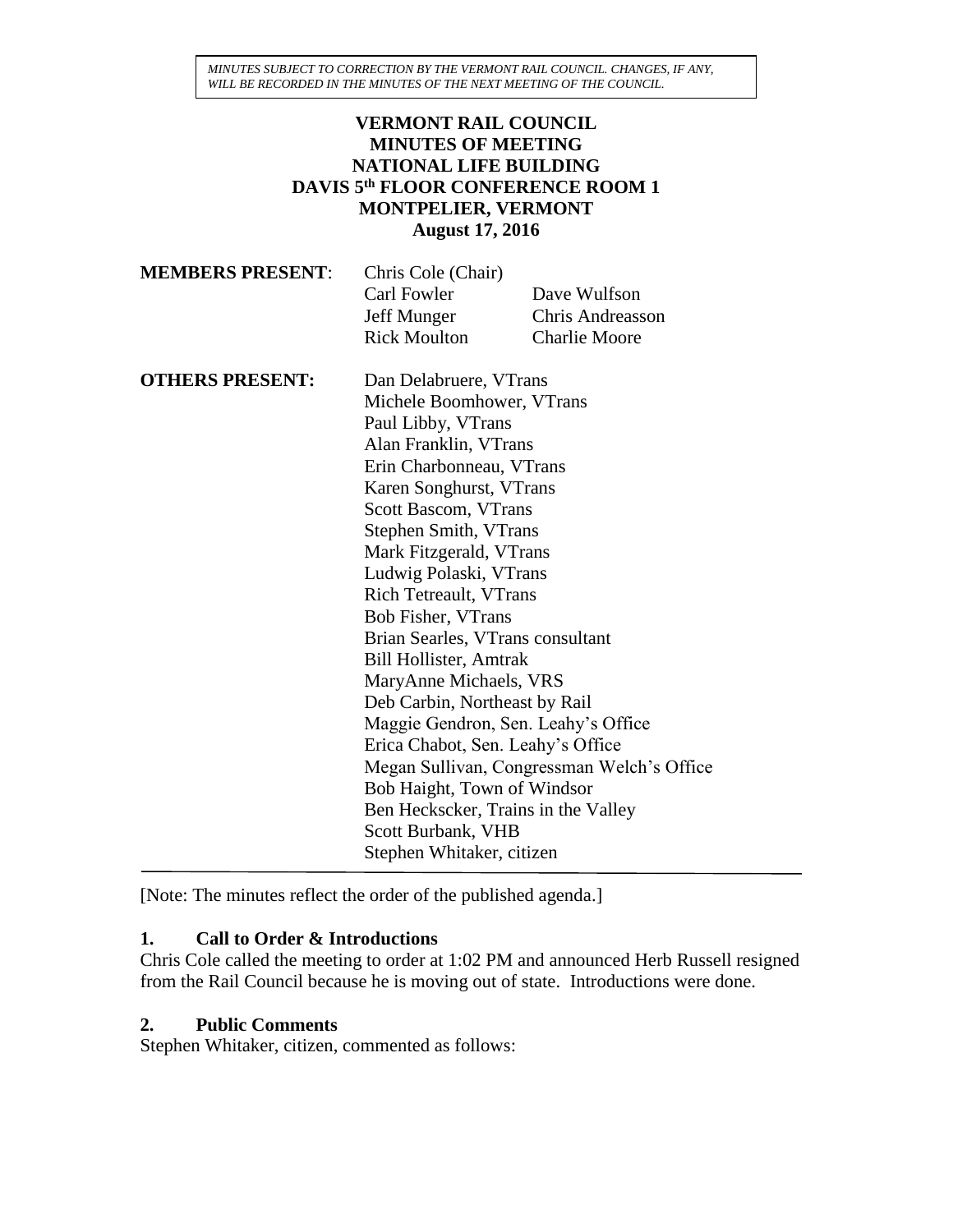- The meeting location of the Rail Council is better at the State House for public participation because the parking is easier. Consideration should be given to moving the meeting.
- The Rail website is not current.
- Using heavy handed politics and exemptions as was done with the Vermont Railways salt shed issue in Shelburne can turn the public against rail.
- If projects are prioritized by being shovel ready when funding is available then how sidings are acquired for trains so light rail can be run should be accelerated. The parking issue by the Randolph Art Center could be addressed by light rail.

Ben Heckscker, Trains in the Valley, spoke of the consistent lack of on time performance by the southbound Vermonter train. The train only departed once on time from North Hampton. The issue being looked at to be addressed is a temporary change of schedule to add time before White River Junction and Brattleboro so the train gets out of Springfield on time. Also, the schedule in play for the past year and a half is not in touch with the reality of the train. Bill Hollister, Amtrak, said Amtrak is trying to rectify on time performance. NECR is addressing slow orders in the north. The railroad owner, Genesee & Wyoming, has been contacted about the matter. Dan Delabruere said the run times work if the train can reach the speed it is supposed to reach. The train is late in both directions into and out of Brattleboro. There have been heat slow orders and construction in Connecticut and Massachusetts. NECR has slow orders that have to come off. NECR falls back on the NTSB order. Alan Franklin briefly described the new tool from Amtrak showing a weekly schedule of each and every delay. VTrans is tracking on time performance and informs Amtrak when there is a delay.

Charlie Moore opined it is highly unacceptable for the railroad to not keep Amtrak on time.

Carl Fowler mentioned the analysis he did of actual elapsed running times. The analysis showed a consistent 20 minute delay in Brattleboro. White River Junction to Windsor is very tight. The schedule should not slow down, but delays are an historic problem. The October timetable should be reviewed and 15-20 minutes pulled out until the work is done. Carl Fowler will send the Rail Council the analysis he did.

Dave Wulfson said nothing can be done with a heat delay, but being 20 to 30 minutes late on a regular basis is a problem the railroad needs to address.

Jeff Munger suggested a letter from the Congressional delegation to the NTSB to accelerate removal of the NTSB order.

Chris Cole invited NECR and Amtrak to present to the Rail Council at the next meeting on what has been achieved to eliminate slow orders of the line. NECR seems reluctant to address rock outcroppings even though the state spends a fair amount of money on the host agreement for the rail line.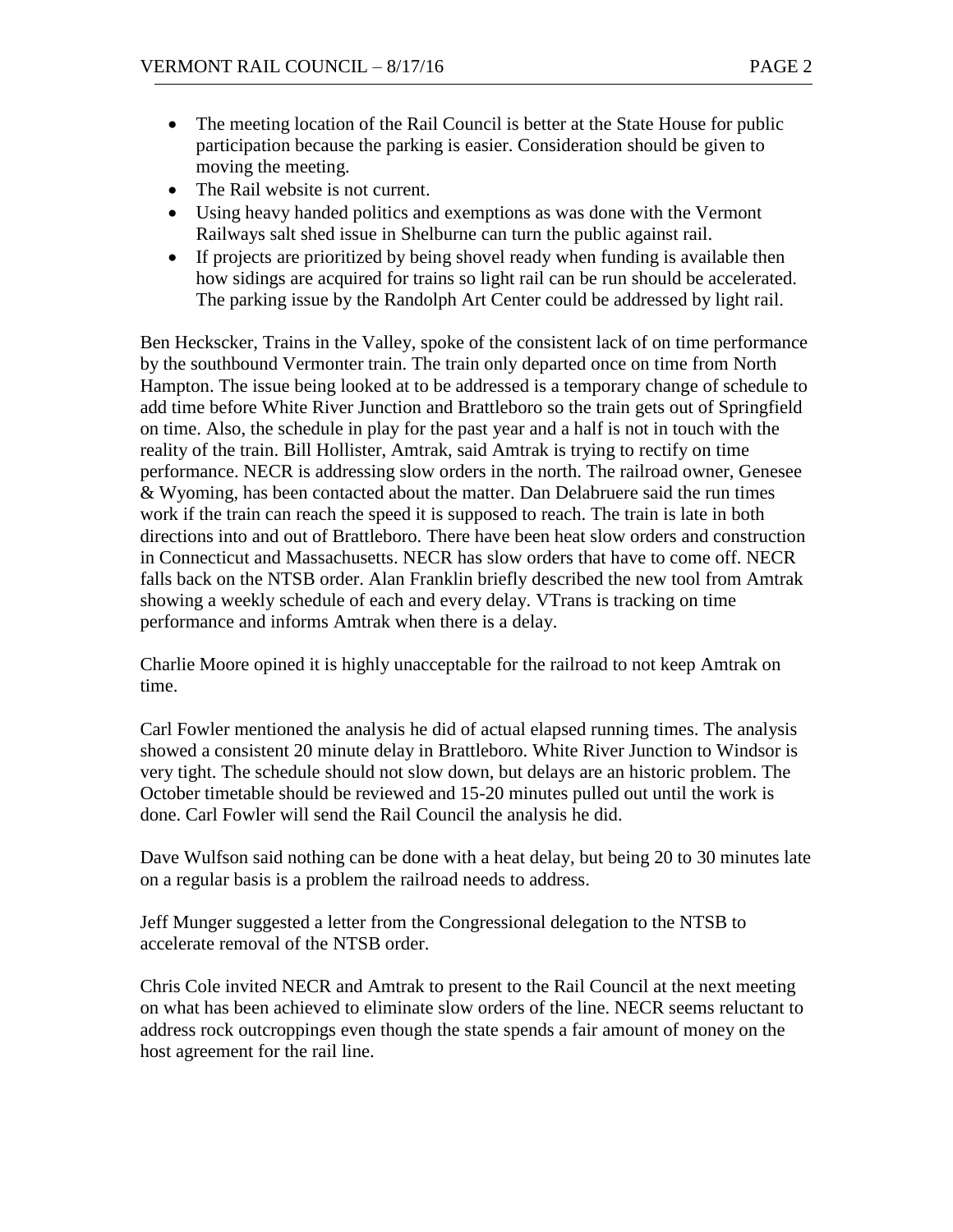Chris Andreasson said there are GPS tracking tools that passengers can use to determine when a train will arrive. Amtrak could demonstrate this when a passenger buys a ticket. Bill Hollister said passengers can subscribe to the Amtrak "train tracker" app. Carl Fowler said the app can pin the train for speed, estimated time of arrival, and such. Dixieland software has train information as well.

Dan Delabruere will organize a meeting with NECR and Amtrak on eliminating slow orders.

# **3. Approval of Minutes**

### *May 25, 2016*

**MOTION by Rick Moulton, SECOND by Carl Fowler, to approve the 5/25/16 minutes with the following correction(s)/clarification(s):**

**Page 1, Members Present – add Charlie Moore and remove Chris Andreasson;**

**Page 4, paragraph beginning "Carl Fowler commented the business class service…" – add "Mr. Fowler suggested adding a text overlay to the ads to mention the upgraded business class." to the end of the paragraph, and in the paragraph beginning "Carl Fowler noted both routes…", 1st sentence – insert "due to problems on the northeast corridor" between "shut down" and "on two occasions".**

**VOTING: all ayes except one abstention (Chris Andreasson); motion carried.**

### **4. Legislative Update**

Maggie Gendron, Sen. Leahy's Office, announced the five year reauthorization of the Transportation Bill known as "Fast Act" that includes rail programs and appropriations. Sen. Leahy's Office is working with the state and regional partners to get grant applications.

Chris Cole recognized Senator Leahy's strong support of rail. With "Fast Act" Vermont received an additional \$20 million per year for five years plus there is a discretionary fund to which VTrans can apply. It will be necessary to continue to fund the discretionary programs created by the reauthorization.

Carl Fowler asked if the reauthorization keeps the northeast corridor revenue in the corridor. Karen Songhurst said the corridor is segregated out with a separate funding stream. New Haven to Springfield has been put back into the system which is good for Vermont.

# **5. TIGER 7 Grant Update**

Paul Libby reported VTrans is working with the FRA to acquire a fully obligated cooperative agreement. It takes time to redevelop the documents as the FRA wants. VTrans received pre-award authorization (\$4 million) for rail purchase this calendar year and installation of continuous welded rail. Some design tasks for assets are being advanced. Crossings, platforms, bridges will be out to bid a year from now. The work will be complete summer/fall of 2020.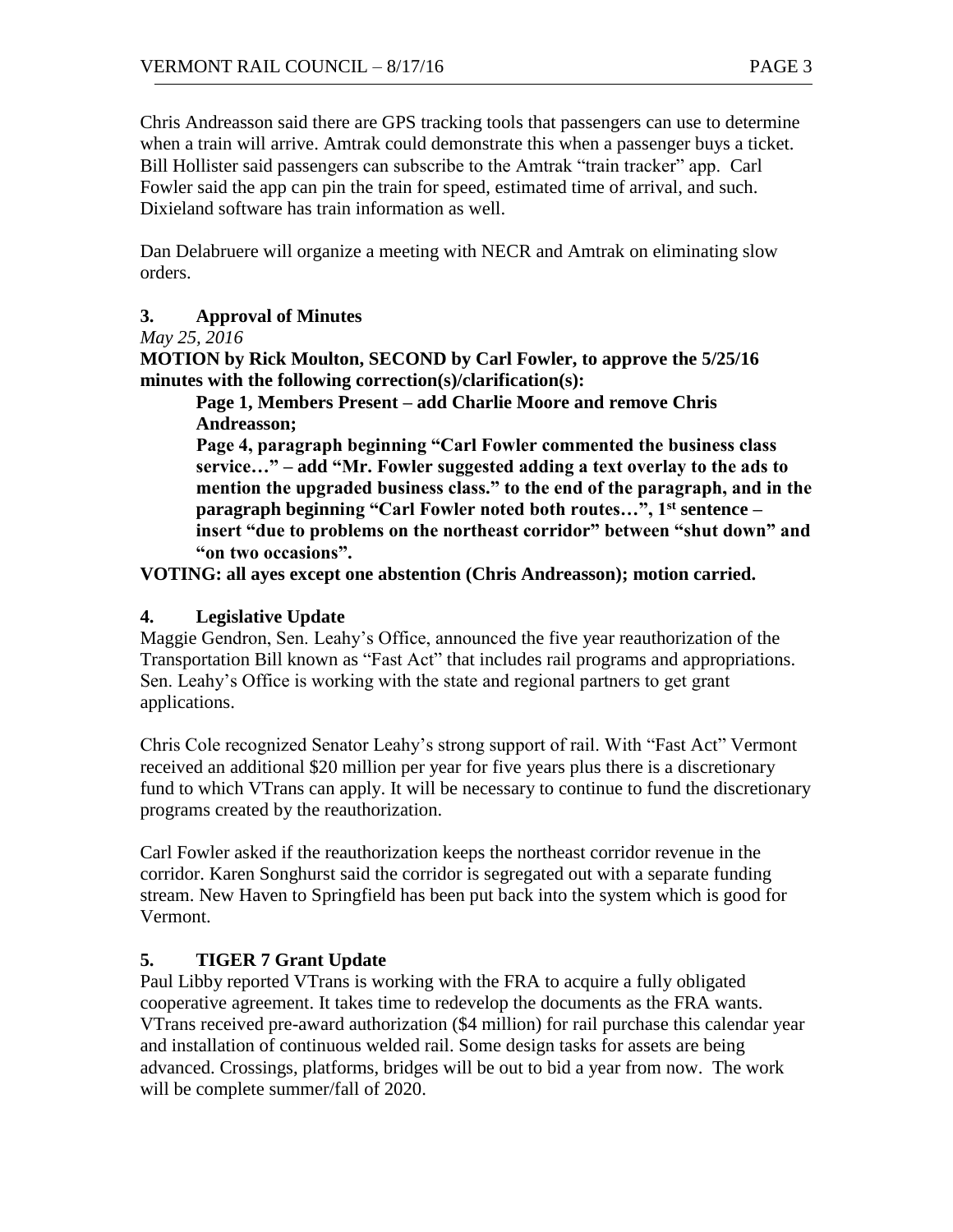Rick Moulton asked if there was a slip of a year. Chris Cole said the timeframe is four years from the grant agreement. VTrans is progressing with all that can be done, but the grant agreement has not yet been received. Staff will find out if the clock starts with the pre-award.

# **6. Operation Lifesaver**

Alan Franklin reported on the presentations being made across the state to inform people of Operation Lifesaver. Over 1,000 people have been reached thus far. A replacement is needed for Herb Russell on the Operation Lifesaver Board. Mr. Franklin mentioned the problem with trespass in Brattleboro that resulted in a fatality. The police will be enforcing the trespass law.

# **7. Rail Section Property Management Update**

Mark Fitzgerald reported a six member team manages the private crossing agreements, lease agreements, master licenses, and leases on 10 state airports. Revenue from the rail leases is \$751,000. Revenue from the aviation leases is \$345,000. Projects include renovation of the historic train station in White River Junction. The second floor space is leased. The first floor space is the train station. A fertilizer building next to the railroad track in Bradford is being renovated for secure storage of railroad inventory. The train station in Vergennes was moved and will be converted to a welcome center. Dan Delabruere noted the annual revenue from rail leases increased from \$250,000 six years ago to \$750,000 today by focusing on encroachments and ensuring all licenses are up to date and at the same rates.

# **8. Freight and Construction Topics**

# *Shelburne Salt Delivery Update*

Dave Wulfson reported the salt project in Shelburne continues to move forward. The court ruled in favor of the railroad in the litigation with the town. Preliminary paving will be done and the environmentally friendly salt building is expected to arrive and be assembled prior to October  $1<sup>st</sup>$ . The salt sheds in Burlington are gone. There is one building remaining in Burlington to be used until the site in Shelburne is operational.

Chris Cole asked if additional permits are needed before salt can be received. Dave Wulfson said the court will be asked for a ruling. The Section 1111 permit has been processed, but not yet received.

# *GMRR Rail Replacement Project*

Paul Libby reported rail was upgraded to 105,000 pound capacity in phase one work. Phase two will upgrade another seven mile stretch which will leave about 7.5 miles in the corridor still at 90,000 pound capacity. Dan Delabruere said the rail upgrade must be done for the ethanol cars.

Carl Fowler asked if the Rutland and Bellows Falls railyards will be done. Dan Delabruere said they will all be done, but the focus is on sections without switches at this time.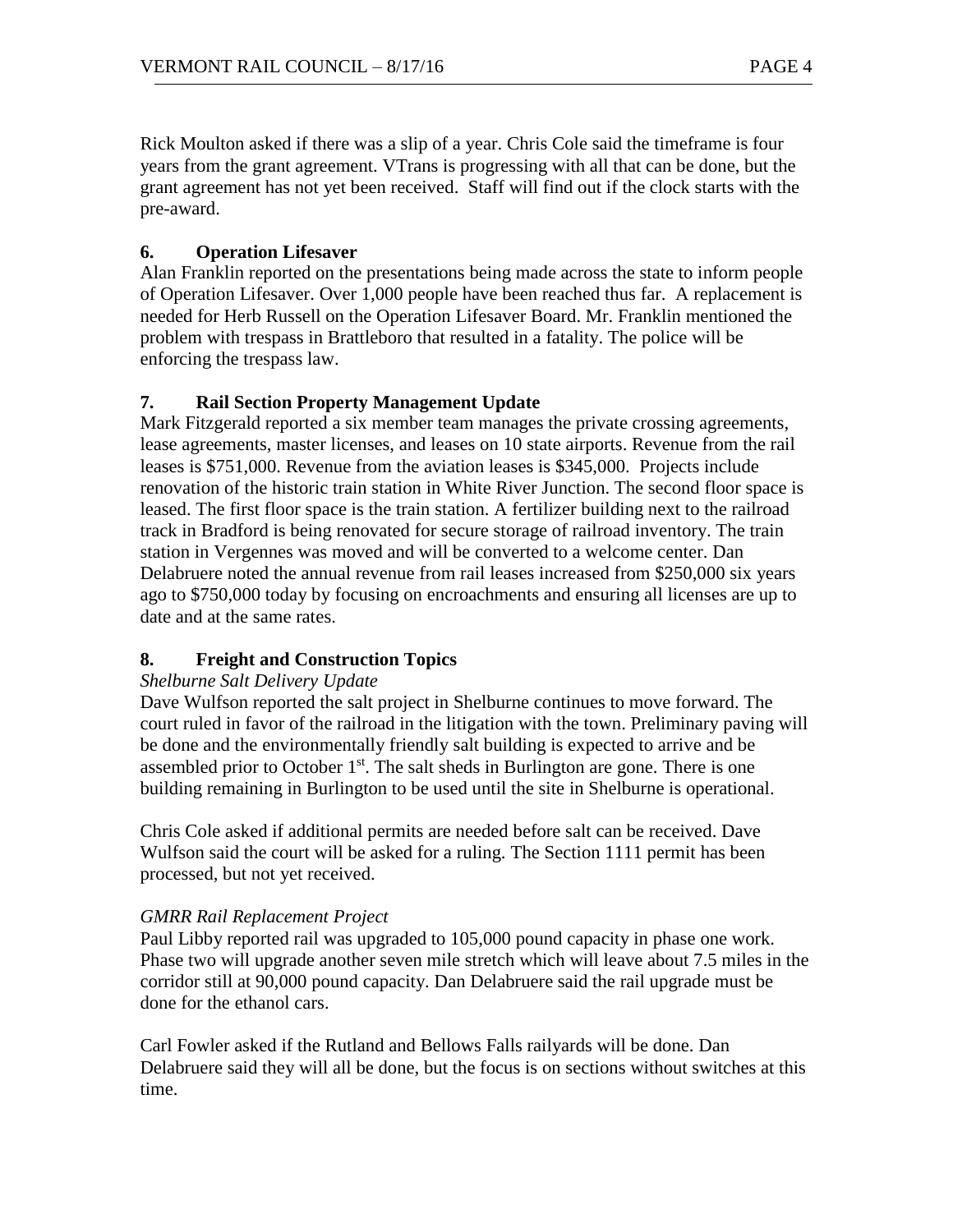#### *Barton Transload Update*

Dave Wulfson said a partnership has been formed with CIT Bulk. Northern borders grant money was used for the large, level transload site. There are two grain silos and a truck scale. Grain is received mainly from western Canada and shipped all over the country. More silos will be built for uses that are not grain. Chris Cole said the shipper is in Lyndonville. The railyard has expanded business for the malt craft beer industry.

Carl Fowler mentioned discussing at some point the acquisition of the Providence  $\&$ Worcester railroad by Genesee & Wyoming which will change how freight moves in the region.

### *Bridge Load Ratings*

Erin Charbonneau reported there are 178 bridges to be inspected, 140 complete. Load ratings are done on 135 bridges and 38 are scheduled. Five bridges are not scheduled, but will be done by the end of FY2017. Eight bridges will go through project management. Dan Delabruere added the deadline for bridge inspections will be met. One bridge engineer needed to be replaced so additional staff was recruited and trained.

Dave Wulfson commented bridge ratings and bridge fixing are not the same. The state misses out on freight traffic every day due to lack of 286,000 pound capacity.

### *Rail Construction Program Update for SFY2016/2017 Budget*

Paul Libby reviewed the spreadsheet of maintenance projects, active construction, projects in design (i.e. project has a budget), and projects that are programmed (i.e. project has a budget in out years). Dan Delabruere said some projects are TIGER 7 related, some are regular projects. There is much to do and staff continues to push forward. Chris Cole briefly explained how VTrans projects move through the process to completion.

Dave Wulfson gave kudos to the Rail Section for the spreadsheet of projects.

### **9. Passenger Topics**

#### *Vermonter Pre-Clearance Update*

Brian Searles briefed the Rail Council on progress to date on the preclearance for the Vermonter into Montreal. Mr. Searles noted the legislation in Congress is not moving right now, but not for lack of effort by Sen. Leahy. On the Canadian side the bill is expected to pass the first quarter of 2017. Most of the money will be spent in Canada by the Province of Quebec. No spending will occur until Congress passes the preclearance bill. Operationally work is being done on diagnostics to build the infrastructure and facility in Montreal. Cost sharing for staffing or the train schedule cannot be discussed until the project advances more. Maggie Gendron said the legislation is there and can be signed into an appropriations bill. Lines of communications are being kept open with Canada. Brian Searles agreed the momentum must be kept going and people need to stay excited about the project. There is good support in both the Senate and House at this time.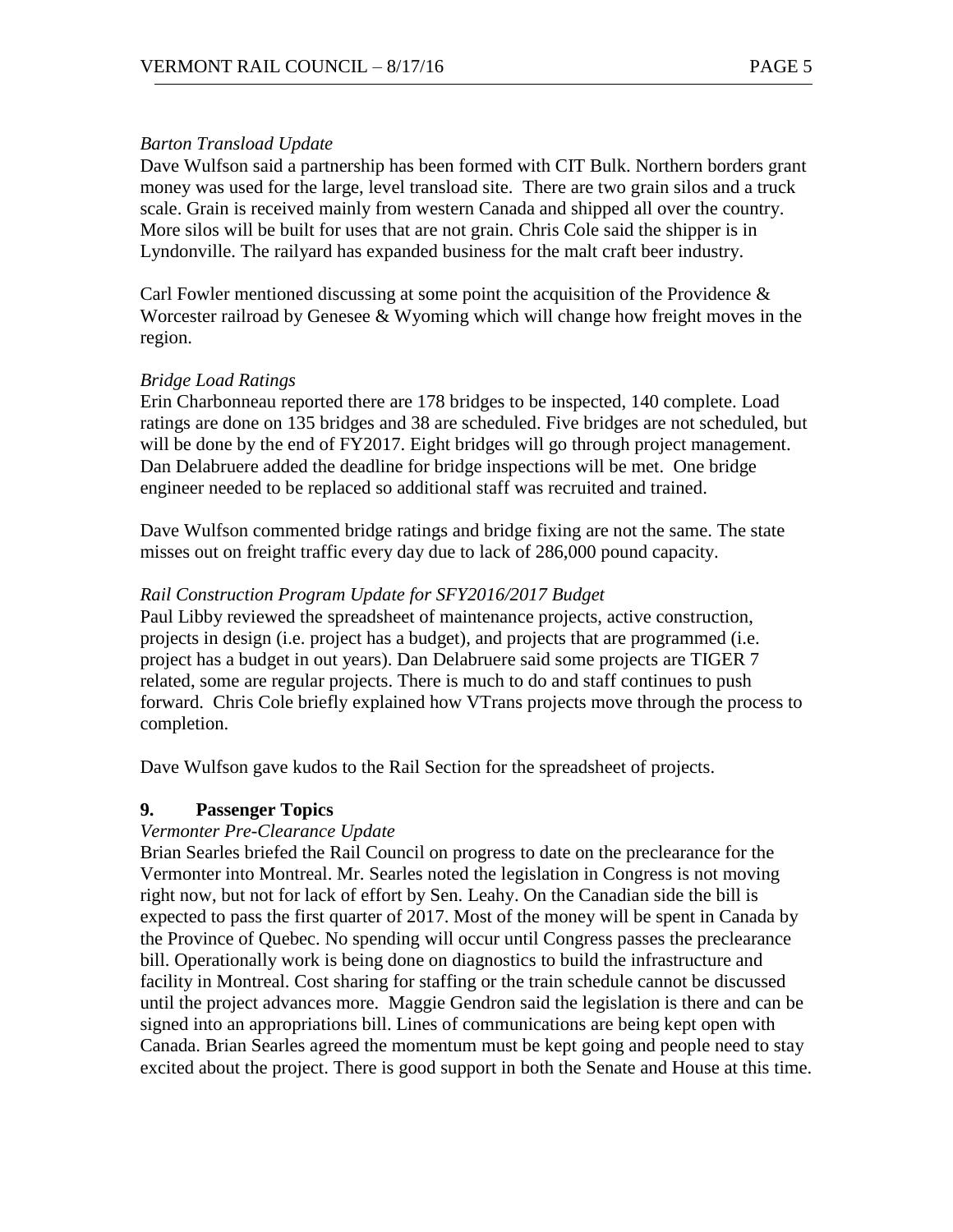Carl Fowler described his recent train travel to Vancouver through customs which was very positive and the train was not delayed.

#### *Amtrak Ridership & Revenue*

Alan Franklin reported ridership was down 5% on the Ethan Allen Express. Revenue was up .5%. On time performance was 89.1%. Ridership was up 8.8% on the Vermonter and revenue was flat (up .05%). On time performance was 66.6%. Vermont stations were up 29% for the Ethan Allen Express and 4.6% for the Vermonter. Bikes on the Vermonter are increasing. There was mention of increasing the number of bike racks on the train to meet increasing demand. Chris Cole challenged VTrans and Amtrak to figure out how to get more bikes on trains during the pilot program. Bill Hollister noted the bike racks are luggage racks that fold into bike racks.

#### *Station Stop in Windsor*

Chris Cole noted from 2009 to the present the on/off passenger number for Windsor is about 1,000 people or 1% of the Vermont ridership on the Vermonter. Windsor is the second lowest stop on a state supported service in the country.

Robert Haight, Windsor Downtown Manager, described the effort to revitalize the businesses and the area along the railroad tracks. The town invested \$800,000 to build a welcome station and on the streetscape. New businesses are locating in the renovated buildings. A park-and-ride was built opposite the Amtrak station. Inns in town are including the train in their marketing to attract people to Windsor. The train is a major focus.

Carl Fowler agreed Windsor is a wonderful day stop with lots to do and see. Further effort should be made to revive the station. Mr. Haight said the railyard investment group now has control of key property around the rail station so there are possibilities.

Chris Cole asked how the train can be marketed differently and more effectively to generate ridership and reduce the subsidy. Vermont has trains for economic development reasons. There appears to be a good partnership with the town investing in improvements

Jeff Munger stated 3.3 people per day at the Windsor stop seems very low.

Bill Hollister said the Vermonter is a state supported route so Amtrak works with the state and will be directed by what the state wants. Amtrak considers itself part of the community where there are station stops and as an economic driver. Amtrak is willing to work with communities and support their efforts. Ridership is low for Windsor. On time performance is an important driver for the train. Every stop takes time. Station stops need to be spaced to maximize on time performance. Also, all train stations must be ADA compliant by 2018 which is a very large investment. All the factors need to be balanced. Mr. Haight noted the parking and welcome center are fully accessible. The platform to the train is the only gap. Bill Hollister said a minimum/maximum cost for ADA compliance can be calculated.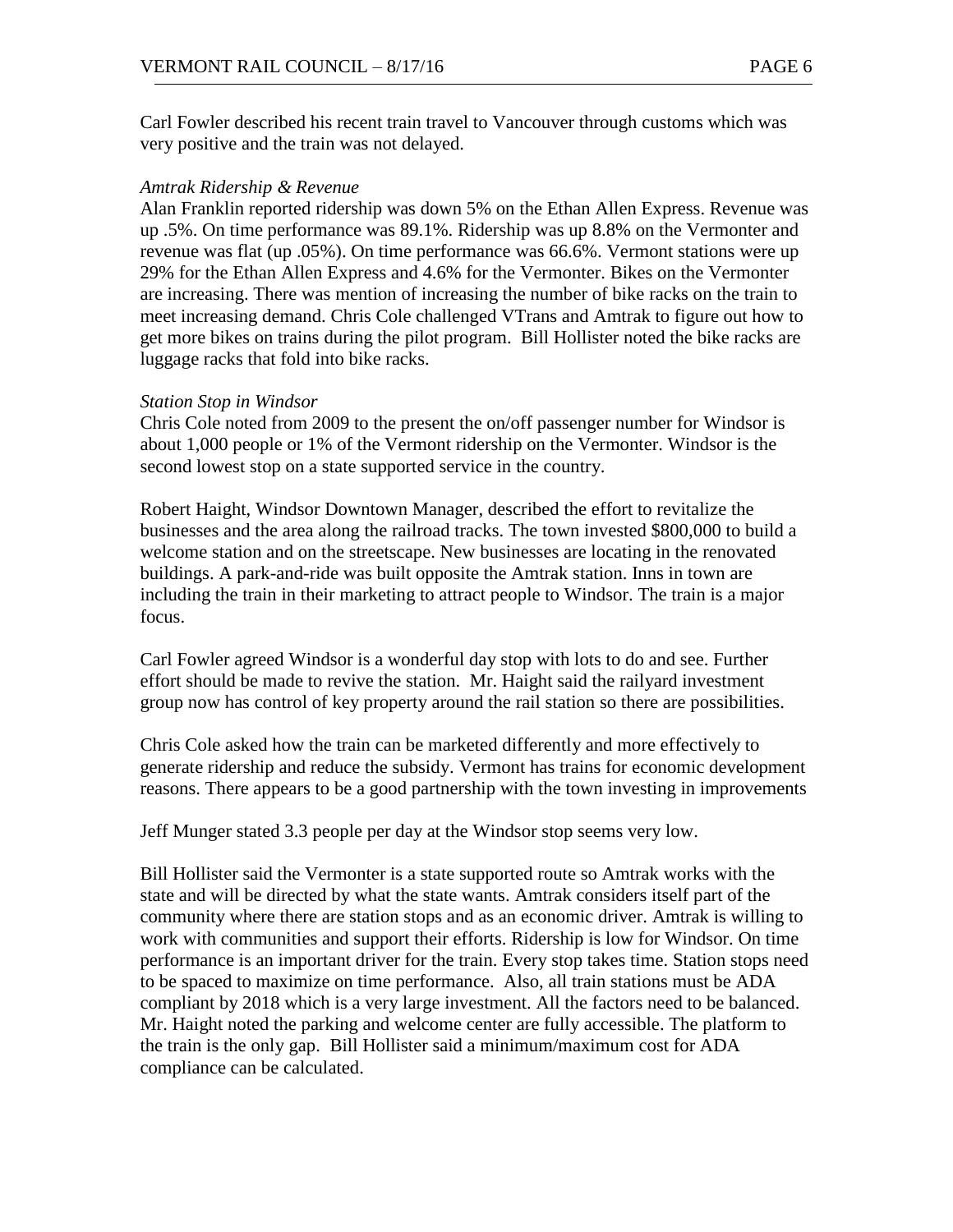Rick Moulton asked the driving distance to stations in Claremont or White River Junction. Chris Andreasson estimated about 15 minutes, adding there just may be too few passengers to warrant a stop in Windsor. Mr. Haight acknowledged this, but said there is potential to increase ridership with marketing. Chris Andreasson suggested revisiting the situation in a few months.

Further information is needed on the cost of ADA compliance in Windsor and the train speed through the area with a stop and without a stop to determine the time saved/lost with a stop. Chris Cole commented Windsor is rebuilding their downtown in close proximity to the train station and has made an investment in the land around the station. The state supports economic development with rail.

### *Middlebury Tunnel*

Dan Delabruere reported the project manager will report at the next meeting. The project will be managed through VTrans. Agreements with consultant and contractors are through VTrans rather than Middlebury. There will be no construction until calendar year 2017. Options are being vetted on the schedule. The scope of the project has not changed. The tunnel will replace two defective bridges and create a downtown center green.

Carl Fowler asked if the Middlebury station is a separate project. Dan Delabruere said the station is separate. Potential locations have been narrowed. Ethan Allen Express service cannot start until the project is done. The service is not efficient without the tunnel. The goal is to build town highway bridges and rail infrastructure that last 100 years. Doublestack and oversized vehicles through the gap are not precluded.

### *Pets on Trains*

Dogs and cats up to 20 pounds can be transported in carriers on the Vermonter and Ethan Allen Express for \$25 per pet provided the duration of the train trip is no longer than seven hours. Business class and the club cars prohibit pets.

### *Connecticut Line Work Window Requests*

Dan Delabruere said the last five of 32 work windows have been requested for the project in Connecticut. No work windows are anticipated for next construction season. There are only two work window dates in foliage season.

### **10. Other Business**

*Next Meeting* November 16, 2016

### *Agenda*

- Discuss business class and onboard amenities (food service, reconfiguration of business class)
- Discuss potential change in freight movement due to purchase of Providence & Worcester by G&W